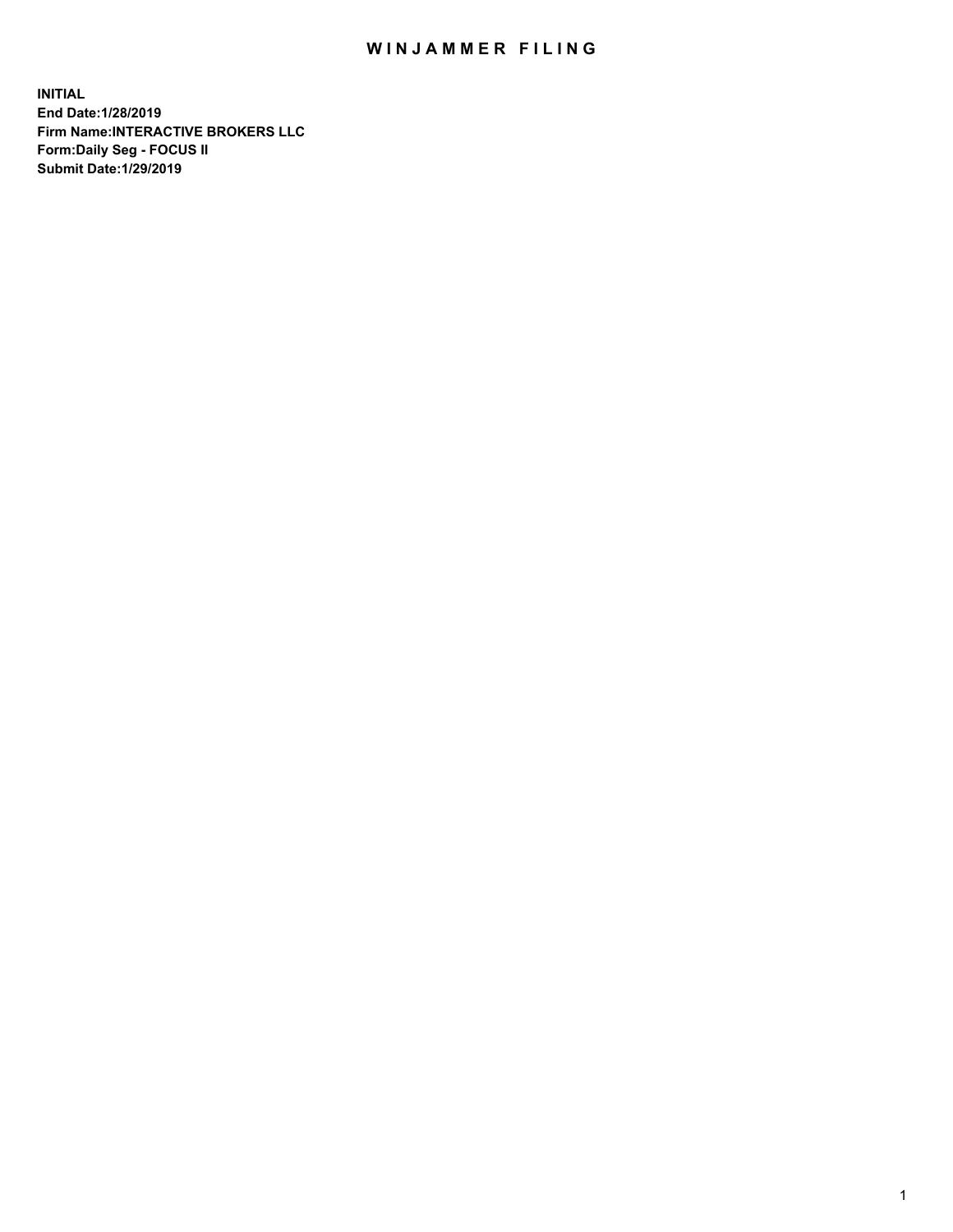**INITIAL End Date:1/28/2019 Firm Name:INTERACTIVE BROKERS LLC Form:Daily Seg - FOCUS II Submit Date:1/29/2019 Daily Segregation - Cover Page**

| Name of Company                                                                                                                                                                                                                                                                                                                | <b>INTERACTIVE BROKERS LLC</b>                                                                  |
|--------------------------------------------------------------------------------------------------------------------------------------------------------------------------------------------------------------------------------------------------------------------------------------------------------------------------------|-------------------------------------------------------------------------------------------------|
| <b>Contact Name</b>                                                                                                                                                                                                                                                                                                            | James Menicucci                                                                                 |
| <b>Contact Phone Number</b>                                                                                                                                                                                                                                                                                                    | 203-618-8085                                                                                    |
| <b>Contact Email Address</b>                                                                                                                                                                                                                                                                                                   | jmenicucci@interactivebrokers.c<br>om                                                           |
| FCM's Customer Segregated Funds Residual Interest Target (choose one):<br>a. Minimum dollar amount: ; or<br>b. Minimum percentage of customer segregated funds required:% ; or<br>c. Dollar amount range between: and; or<br>d. Percentage range of customer segregated funds required between:% and%.                         | $\overline{\mathbf{0}}$<br>$\overline{\mathbf{0}}$<br>155,000,000 245,000,000<br>0 <sub>0</sub> |
| FCM's Customer Secured Amount Funds Residual Interest Target (choose one):<br>a. Minimum dollar amount: ; or<br>b. Minimum percentage of customer secured funds required:% ; or<br>c. Dollar amount range between: and; or<br>d. Percentage range of customer secured funds required between:% and%.                           | $\overline{\mathbf{0}}$<br>0<br>80,000,000 120,000,000<br>0 <sub>0</sub>                        |
| FCM's Cleared Swaps Customer Collateral Residual Interest Target (choose one):<br>a. Minimum dollar amount: ; or<br>b. Minimum percentage of cleared swaps customer collateral required:% ; or<br>c. Dollar amount range between: and; or<br>d. Percentage range of cleared swaps customer collateral required between:% and%. | $\overline{\mathbf{0}}$<br><u>0</u><br>$\underline{0}$ $\underline{0}$<br>00                    |

Attach supporting documents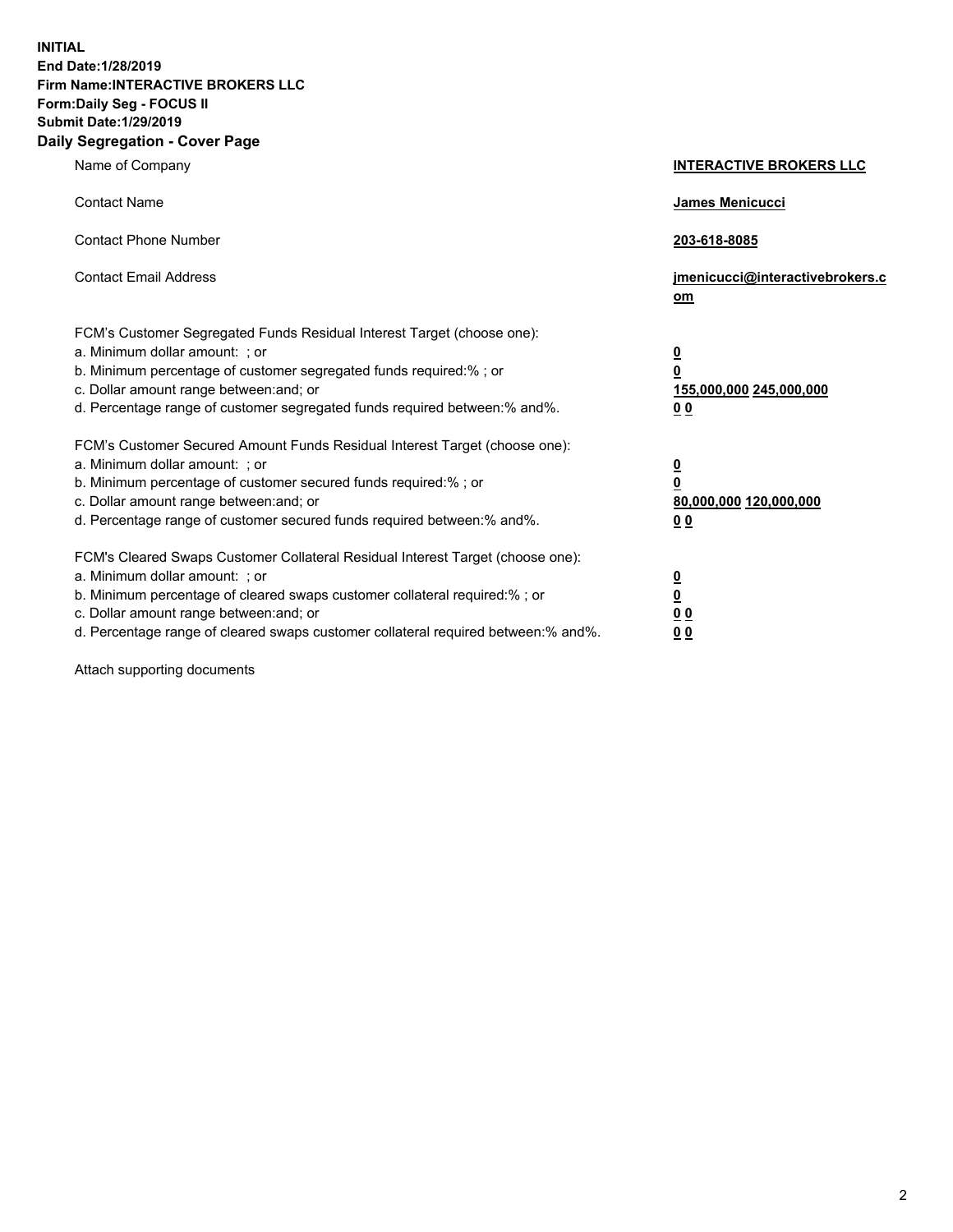## **INITIAL End Date:1/28/2019 Firm Name:INTERACTIVE BROKERS LLC Form:Daily Seg - FOCUS II Submit Date:1/29/2019 Daily Segregation - Secured Amounts**

|     | Daily Segregation - Secured Amounts                                                         |                                                      |
|-----|---------------------------------------------------------------------------------------------|------------------------------------------------------|
|     | Foreign Futures and Foreign Options Secured Amounts                                         |                                                      |
|     | Amount required to be set aside pursuant to law, rule or regulation of a foreign            | $0$ [7305]                                           |
|     | government or a rule of a self-regulatory organization authorized thereunder                |                                                      |
| 1.  | Net ledger balance - Foreign Futures and Foreign Option Trading - All Customers             |                                                      |
|     | A. Cash                                                                                     | 430,704,586 [7315]                                   |
|     | B. Securities (at market)                                                                   | $0$ [7317]                                           |
| 2.  | Net unrealized profit (loss) in open futures contracts traded on a foreign board of trade   | -383,468 [7325]                                      |
| 3.  | Exchange traded options                                                                     |                                                      |
|     | a. Market value of open option contracts purchased on a foreign board of trade              | 98,363 [7335]                                        |
|     | b. Market value of open contracts granted (sold) on a foreign board of trade                | $-51,111$ [7337]                                     |
| 4.  | Net equity (deficit) (add lines 1.2. and 3.)                                                | 430,368,370 [7345]                                   |
| 5.  | Account liquidating to a deficit and account with a debit balances - gross amount           | 5,735 [7351]                                         |
|     | Less: amount offset by customer owned securities                                            | 0 [7352] 5,735 [7354]                                |
| 6.  | Amount required to be set aside as the secured amount - Net Liquidating Equity              | 430,374,105 [7355]                                   |
|     | Method (add lines 4 and 5)                                                                  |                                                      |
| 7.  | Greater of amount required to be set aside pursuant to foreign jurisdiction (above) or line | 430,374,105 [7360]                                   |
|     | 6.                                                                                          |                                                      |
|     | FUNDS DEPOSITED IN SEPARATE REGULATION 30.7 ACCOUNTS                                        |                                                      |
| 1.  | Cash in banks                                                                               |                                                      |
|     | A. Banks located in the United States                                                       | 60,777,571 [7500]                                    |
|     | B. Other banks qualified under Regulation 30.7                                              | 0 [7520] 60,777,571 [7530]                           |
| 2.  | Securities                                                                                  |                                                      |
|     | A. In safekeeping with banks located in the United States                                   | 408,175,548 [7540]                                   |
|     | B. In safekeeping with other banks qualified under Regulation 30.7                          | 0 [7560] 408,175,548 [7570]                          |
| 3.  | Equities with registered futures commission merchants                                       |                                                      |
|     | A. Cash                                                                                     | $0$ [7580]                                           |
|     | <b>B.</b> Securities                                                                        | $0$ [7590]                                           |
|     | C. Unrealized gain (loss) on open futures contracts                                         | $0$ [7600]                                           |
|     | D. Value of long option contracts                                                           | $0$ [7610]                                           |
|     | E. Value of short option contracts                                                          | 0 [7615] 0 [7620]                                    |
| 4.  | Amounts held by clearing organizations of foreign boards of trade                           |                                                      |
|     | A. Cash                                                                                     | $0$ [7640]                                           |
|     | <b>B.</b> Securities                                                                        | $0$ [7650]                                           |
|     | C. Amount due to (from) clearing organization - daily variation                             | $0$ [7660]                                           |
|     | D. Value of long option contracts                                                           | $0$ [7670]                                           |
| 5.  | E. Value of short option contracts                                                          | 0 [7675] 0 [7680]                                    |
|     | Amounts held by members of foreign boards of trade<br>A. Cash                               |                                                      |
|     | <b>B.</b> Securities                                                                        | 91,472,757 [7700]<br>$0$ [7710]                      |
|     | C. Unrealized gain (loss) on open futures contracts                                         | -7,914,476 [7720]                                    |
|     | D. Value of long option contracts                                                           | 98,363 [7730]                                        |
|     | E. Value of short option contracts                                                          | <mark>-51,111</mark> [7735] <b>83,605,533</b> [7740] |
| 6.  | Amounts with other depositories designated by a foreign board of trade                      | 0 [7760]                                             |
| 7.  | Segregated funds on hand                                                                    | $0$ [7765]                                           |
| 8.  | Total funds in separate section 30.7 accounts                                               | 552,558,652 [7770]                                   |
| 9.  | Excess (deficiency) Set Aside for Secured Amount (subtract line 7 Secured Statement         | 122,184,547 [7380]                                   |
|     | Page 1 from Line 8)                                                                         |                                                      |
| 10. | Management Target Amount for Excess funds in separate section 30.7 accounts                 | 80,000,000 [7780]                                    |
| 11. | Excess (deficiency) funds in separate 30.7 accounts over (under) Management Target          | 42,184,547 [7785]                                    |
|     |                                                                                             |                                                      |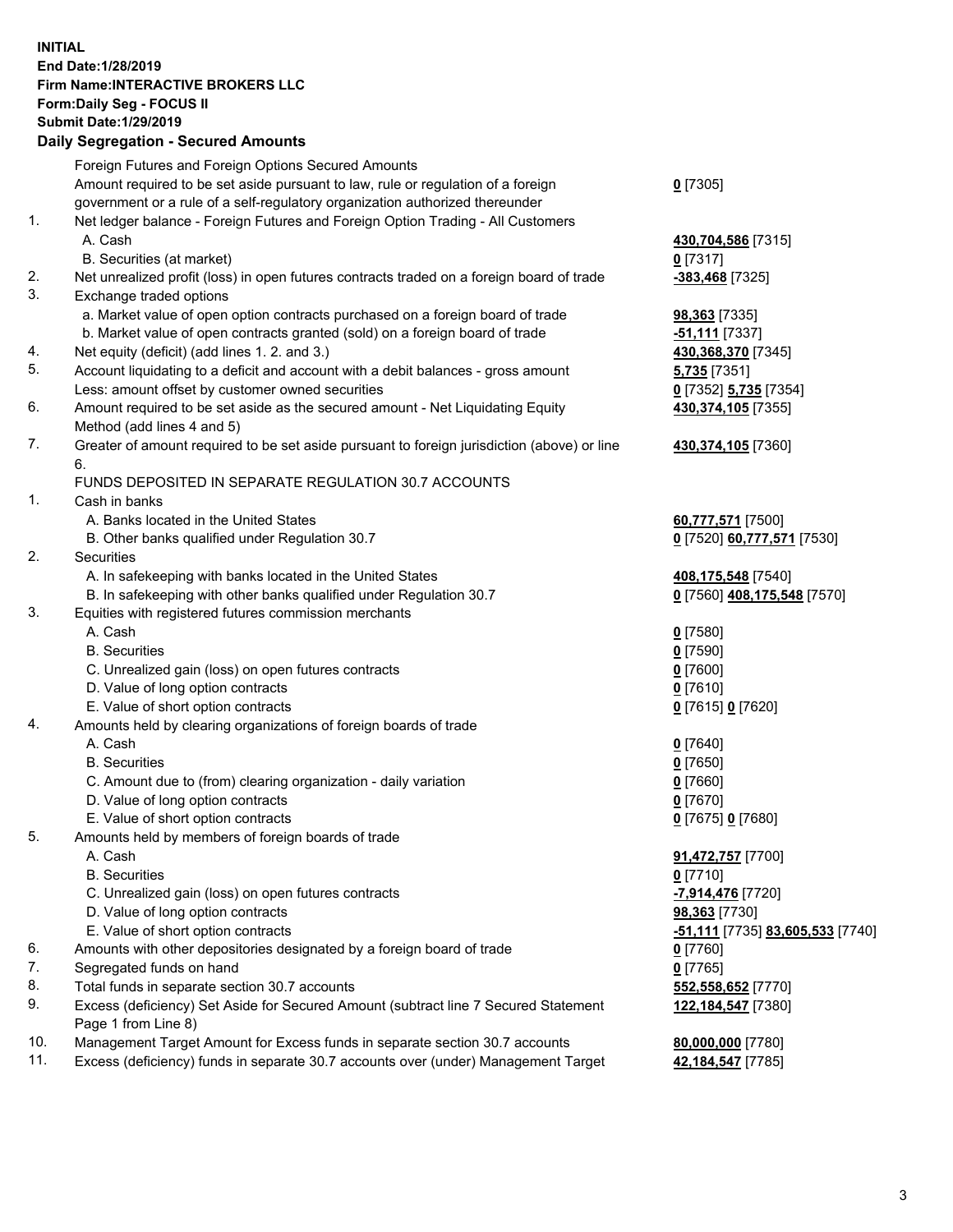**INITIAL End Date:1/28/2019 Firm Name:INTERACTIVE BROKERS LLC Form:Daily Seg - FOCUS II Submit Date:1/29/2019 Daily Segregation - Segregation Statement** SEGREGATION REQUIREMENTS(Section 4d(2) of the CEAct) 1. Net ledger balance A. Cash **3,947,860,355** [7010] B. Securities (at market) **0** [7020] 2. Net unrealized profit (loss) in open futures contracts traded on a contract market **-58,335,865** [7030] 3. Exchange traded options A. Add market value of open option contracts purchased on a contract market **328,584,646** [7032] B. Deduct market value of open option contracts granted (sold) on a contract market **-367,207,022** [7033] 4. Net equity (deficit) (add lines 1, 2 and 3) **3,850,902,114** [7040] 5. Accounts liquidating to a deficit and accounts with debit balances - gross amount **1,402,182** [7045] Less: amount offset by customer securities **0** [7047] **1,402,182** [7050] 6. Amount required to be segregated (add lines 4 and 5) **3,852,304,296** [7060] FUNDS IN SEGREGATED ACCOUNTS 7. Deposited in segregated funds bank accounts A. Cash **536,845,915** [7070] B. Securities representing investments of customers' funds (at market) **2,243,509,560** [7080] C. Securities held for particular customers or option customers in lieu of cash (at market) **0** [7090] 8. Margins on deposit with derivatives clearing organizations of contract markets A. Cash **7,671,563** [7100] B. Securities representing investments of customers' funds (at market) **1,321,407,897** [7110] C. Securities held for particular customers or option customers in lieu of cash (at market) **0** [7120] 9. Net settlement from (to) derivatives clearing organizations of contract markets **-12,231,318** [7130] 10. Exchange traded options A. Value of open long option contracts **329,018,643** [7132] B. Value of open short option contracts **-367,704,167** [7133] 11. Net equities with other FCMs A. Net liquidating equity **0** [7140] B. Securities representing investments of customers' funds (at market) **0** [7160] C. Securities held for particular customers or option customers in lieu of cash (at market) **0** [7170] 12. Segregated funds on hand **0** [7150] 13. Total amount in segregation (add lines 7 through 12) **4,058,518,093** [7180] 14. Excess (deficiency) funds in segregation (subtract line 6 from line 13) **206,213,797** [7190] 15. Management Target Amount for Excess funds in segregation **155,000,000** [7194]

16. Excess (deficiency) funds in segregation over (under) Management Target Amount Excess

**51,213,797** [7198]